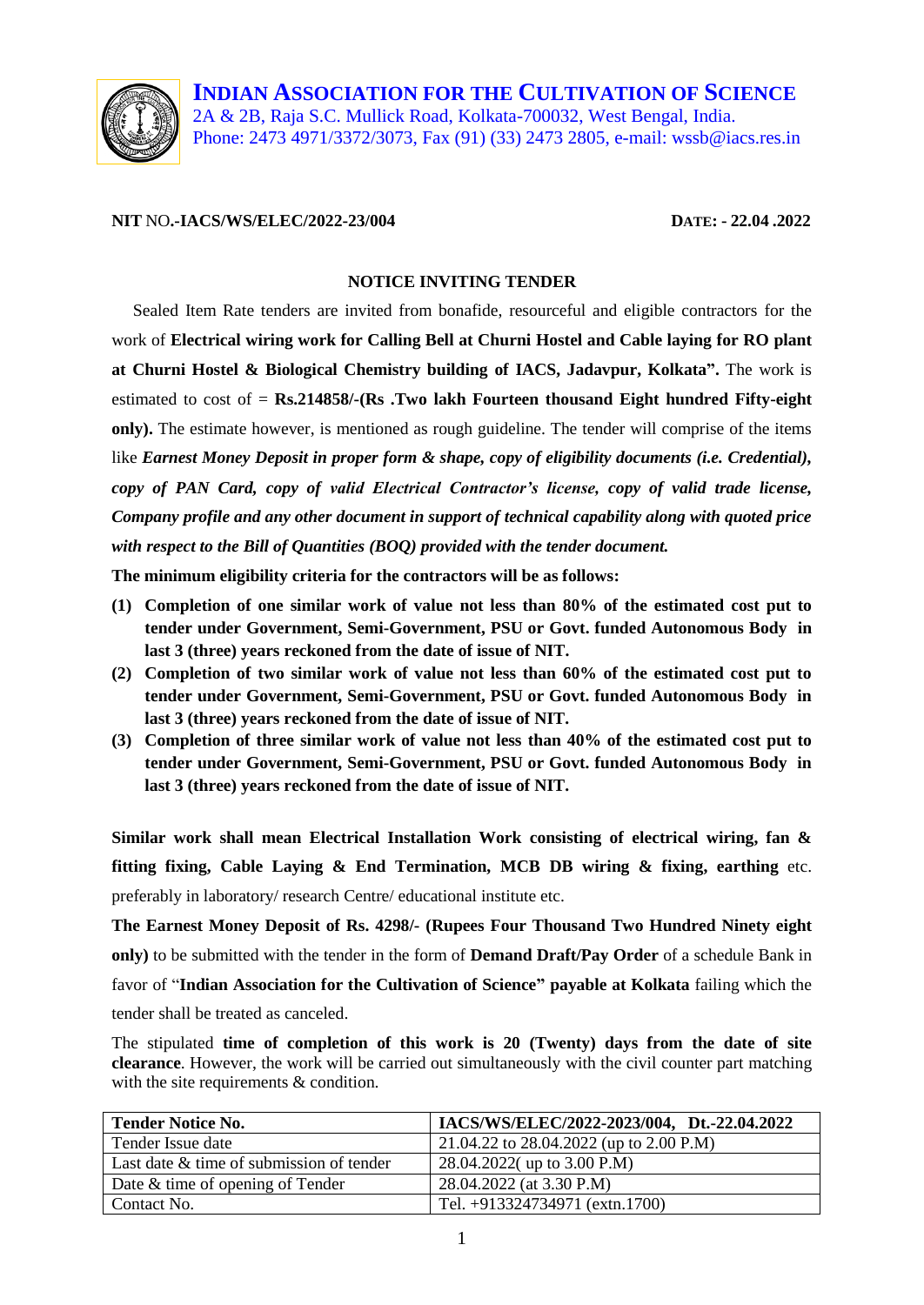| <b>Cost of Tender Form</b>                              | : Tender paper may be downloaded from our website (www.iacs.res.in)<br>Cost of tender paper Rs.526/- (Rs.500/- + 5% GST = Rs.526/- per set)<br>The firms who will submit tender should deposit Rs. 526/- (nonrefundable)<br>in the form of <b>Demand Draft/Pay order</b> (non-refundable) of a scheduled<br>Bank in favour of "Indian Association for the Cultivation of Science"<br>payable at Kolkata with their tender in a separate envelop without which<br>their tender will be summarily rejected. |  |  |  |
|---------------------------------------------------------|-----------------------------------------------------------------------------------------------------------------------------------------------------------------------------------------------------------------------------------------------------------------------------------------------------------------------------------------------------------------------------------------------------------------------------------------------------------------------------------------------------------|--|--|--|
| <b>Tender Issue Date</b>                                | <b>21.04.2022</b> to <b>28.04.2022</b> (up to 2.00 P.M. on each working day)<br>$\ddot{\cdot}$                                                                                                                                                                                                                                                                                                                                                                                                            |  |  |  |
| <b>Download from Website:</b><br>No need of Application |                                                                                                                                                                                                                                                                                                                                                                                                                                                                                                           |  |  |  |
|                                                         | Last date of Submission of Tender: 28.04.2022 (up to 3 PM). Complete Tender Form along with<br>EMD in a sealed envelop super scribing the name of the work,<br>NIT no. and due date of opening on the top of the envelop<br>addressed to the Registrar, IACS, Jadavpur, Kolkata 700032 to<br>be submitted to the Receiving/despatch Section of IACS.                                                                                                                                                      |  |  |  |
| Date of Opening                                         | 28.04.2022 (at 3.30 P.M in presence of the intending bidders)<br>$\ddot{\phantom{0}}$                                                                                                                                                                                                                                                                                                                                                                                                                     |  |  |  |
| <b>Acceptance of Tender</b>                             | IACS authority is not bound to accept the lowest Tender and reserves<br>$\ddot{\cdot}$<br>the right to reject any or all the tenders without assigning any<br>reason thereof.                                                                                                                                                                                                                                                                                                                             |  |  |  |

#### **Other terms & conditions:**

The EMD shall be treated as part of the security deposit for the successful bidder. Tender submitted without EMD or EMD not in proper form  $\&$  shape shall be summarily rejected. The Security Deposit will be released after six months from the date of successful completion of work. The EMD for unsuccessful bidders will be refunded on demand after finalization of work order.

Deviation limit for individual item, trade and contract as a whole is **25% (twenty five percent).** However, the department reserves the right to execute in part or whole and can drop any item of the "schedule of work" of the tender. No claim whatsoever will be entertained in this regard.

If the contractor fails to maintain the required rate of progress or to complete the work and clear the site on or before the contract or extended date of completion, he shall without prejudice to any other right or remedy available under the law, pay compensation the amount calculated at the rates stipulated below or such smaller amount as the Director may decide (whose decision in writing shall be final and binding) on the amount of the tendered value of the work for every completed day / week (as applicable ) that the progress remains below or that the work remains incomplete.

i) Completion period not exceeding 3 months (stipulated) @1% per week or part thereof provided always that the total amount of compensation for delay to be paid under this condition shall not exceed 5% of the tendered value of work.

The Engineer in Charge may without prejudice to his any other rights or remedy against the contractor in respect of any delay, inferior workmanship, any claims for damages and / or any other provisions of this contract or otherwise, and whether the state of completion has or has not elapsed, by notice in writing absolutely determine the contract in any of the following cases.

- i. if the contractor fails to rectify/replace the defects in spite of written notice by Engineer in-Charge
- ii. If the contractor suspends the progress of work so that in the opinion of the Engineer-in-Charge he will be unable to secure completion of the work by the date of completion and do not improve performance even after written notice.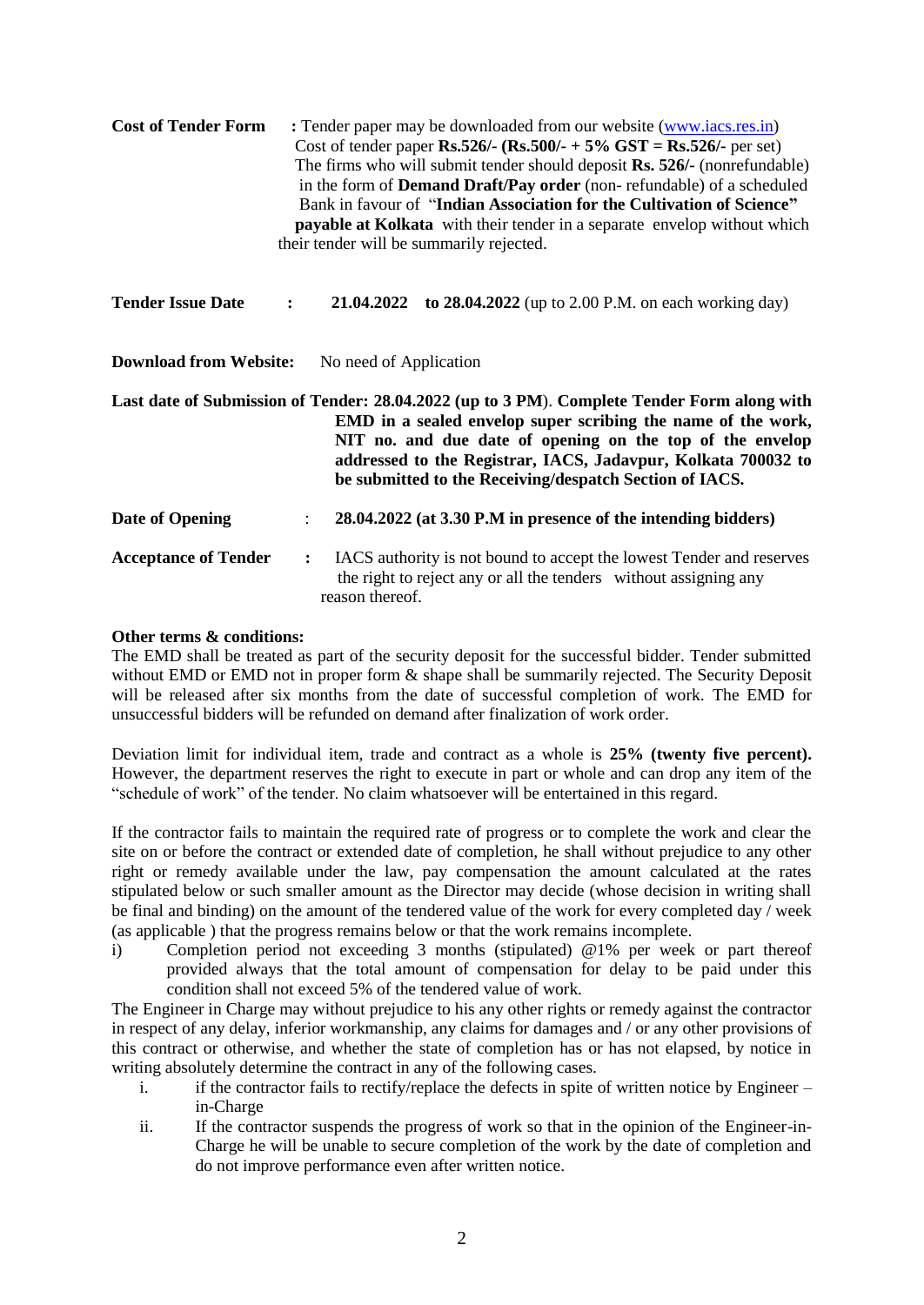iii. If the contractor neglects to carry out his obligation under the contract and / or commits defaults in complying with any of the terms and conditions and does not remedy if even after written notice.

When the contractor has made him liable for action under any of the aforesaid cases, the Engineer-in-Charge on behalf of IACS shall have powers

- a. To determine or rescind the contract. Upon such rescission, the full security deposit recoverable under the contract shall be liable to be forfeited and shall be absolutely at the disposal of IACS.
- b. After giving notice to the contractor to measure up the work done by him, get the balance work done by another contractor. Any expenses which may be incurred in excess of the sum which would work had been executed by him, shall be borne and paid by the original contractor and may be deducted from any of his dues.

Complete Tender Document will also be available at [www.iacs.res.in](http://www.iacs.res.in/) and can be downloaded for submission. **Conditional tender including conditional rebates shall be summarily rejected. The quoted rate shall be inclusive of all taxes & duties, levies, cess etc i/c GST also.** Nothing extra will be paid to the Contractor except the accepted rate. In case of any discrepancies, the office copy of the tender document will be referred and shall be binding to the contractor.

#### **REGISTRAR**

#### **Copy to:**

- i) Workshop Superintendent, IACS
- ii) In-Charge, Elect. Engg. Section, IACS
- iii) Engineer-I, Civil Engg. Section, IACS
- iv) F&AO, IACS-He is requested to allocate the fund before placement of Work Order.
- v) In-Charge, Computer Centre-He is requested to upload this tender document in IACS website.
- vi) Security Officer, IACS
- vii) Notice Board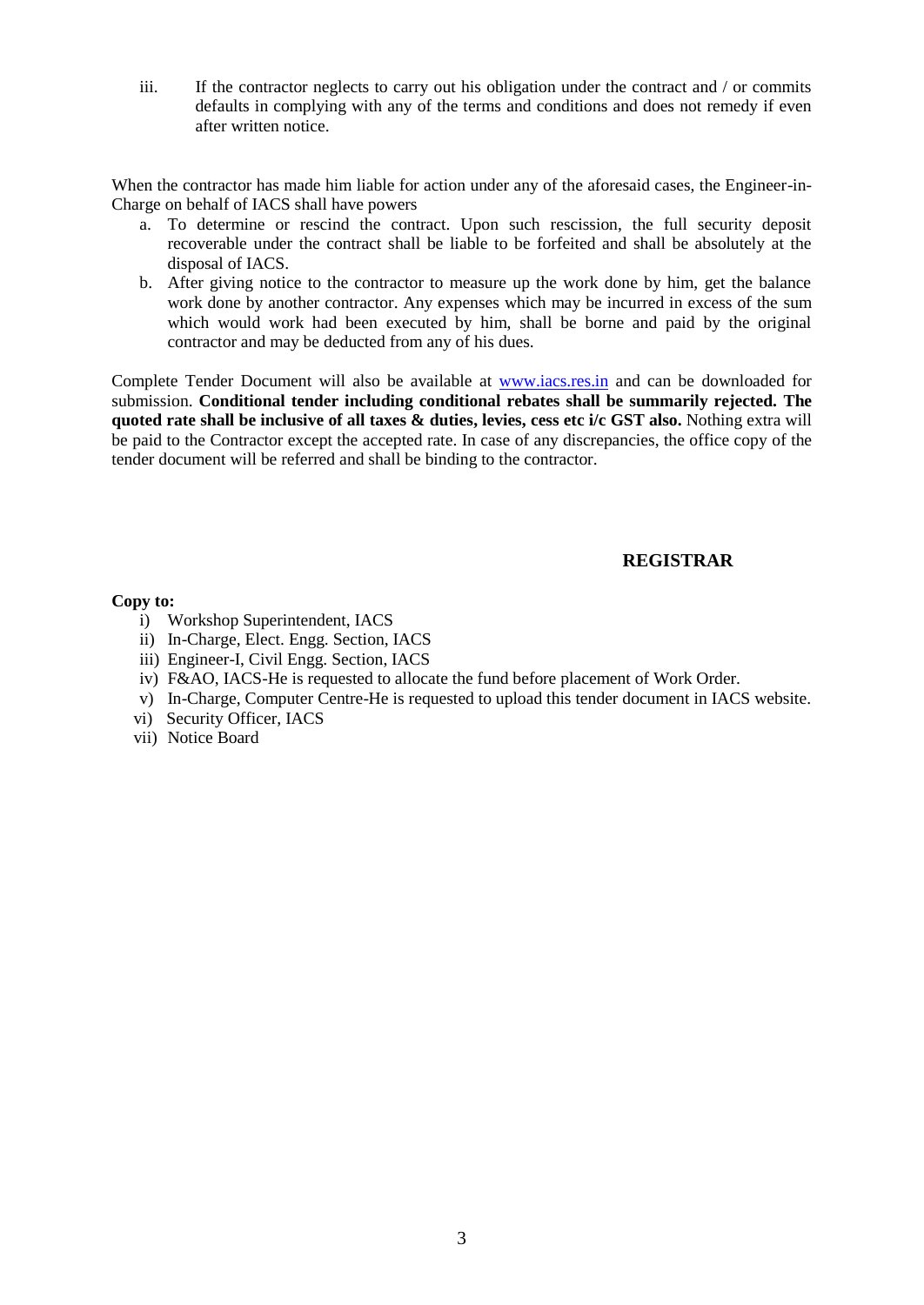#### **TENDER**

I/We have read and examined the notice inviting tender schedule of quantities, terms and conditions and all other contents of the tender document.

I/We hereby tender for execution of the work as per schedule of quantities as per specification, drawing and instructions.

I/We agree to keep the tender open for Ninety days from the date of submission and not to make any modifications in its terms and conditions.

A sum of Rs.\_\_\_\_\_\_\_\_\_\_\_\_\_\_\_\_\_\_\_\_\_\_\_\_\_\_\_\_\_ is hereby forwarded in Demand Draft/ Bankers cheque of a Scheduled Bank as earnest money which shall be retained by IACS towards security Deposit to execute all the works as per schedule of quantities.

I/We agree that should I/We fail to commence the work specified in the schedule of quantities an amount equal to the amount of the earnest money mentioned above shall be absolutely forfeited to the IACS without prejudice to any other right or remedy available in law.

Date\_\_\_\_\_\_\_\_\_\_\_\_\_\_\_\_\_ Signature of Contractor

Postal address

Witness \_\_\_\_\_\_\_\_\_\_\_\_\_\_\_\_\_\_\_\_\_\_\_\_\_\_\_\_\_\_\_\_\_

Address/Occupation \_\_\_\_\_\_\_\_\_\_\_\_\_\_\_\_\_\_\_\_\_\_\_

 $\overline{\phantom{a}}$  , and the contract of the contract of the contract of the contract of the contract of the contract of the contract of the contract of the contract of the contract of the contract of the contract of the contrac

 $\overline{\phantom{a}}$  , and the contract of the contract of the contract of the contract of the contract of the contract of the contract of the contract of the contract of the contract of the contract of the contract of the contrac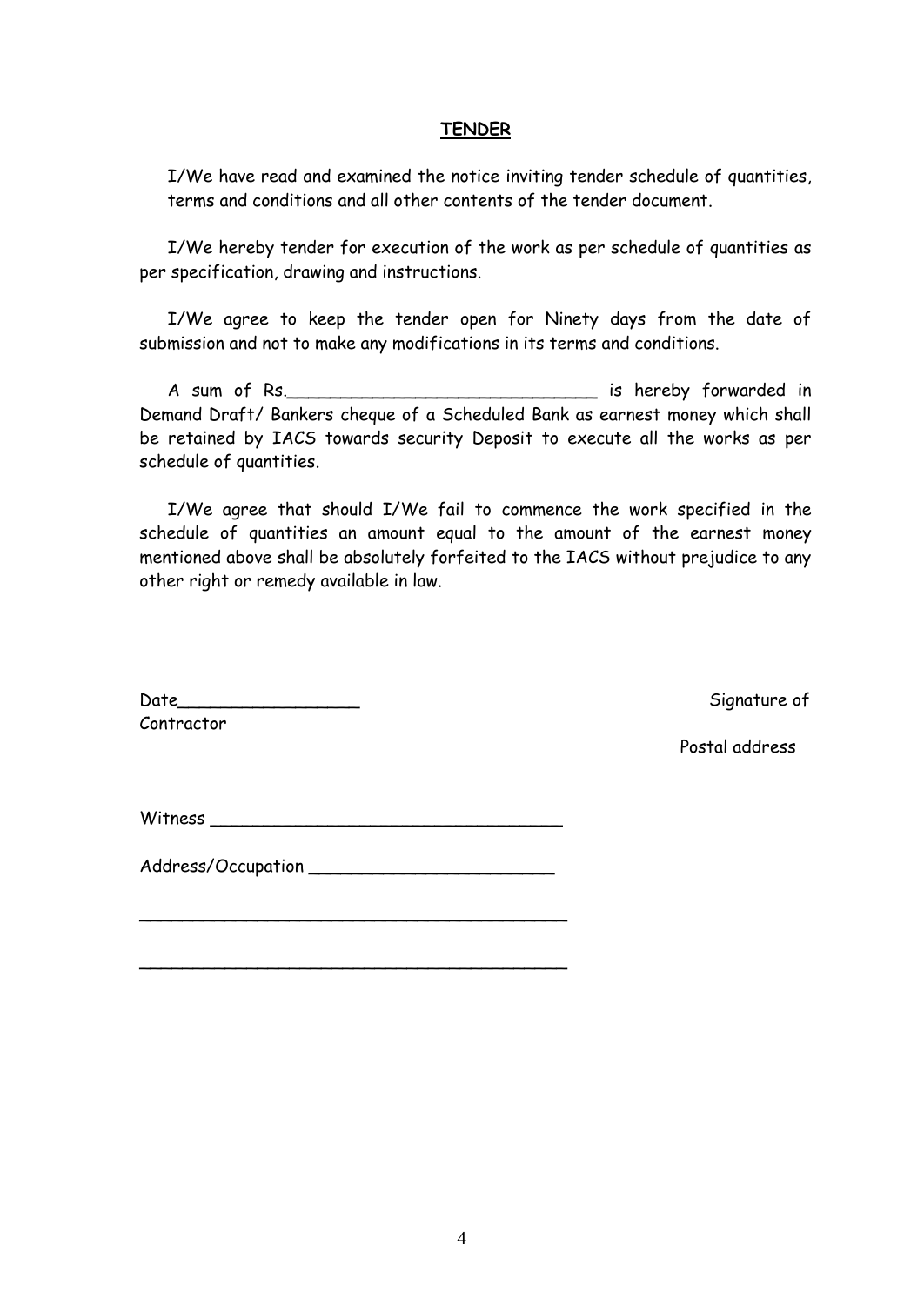# **Acceptance**

|                                                                                                                                                                                                                                | referred to below shall form part of this contract agreement.             |
|--------------------------------------------------------------------------------------------------------------------------------------------------------------------------------------------------------------------------------|---------------------------------------------------------------------------|
|                                                                                                                                                                                                                                |                                                                           |
|                                                                                                                                                                                                                                |                                                                           |
|                                                                                                                                                                                                                                |                                                                           |
|                                                                                                                                                                                                                                |                                                                           |
| Date: the contract of the contract of the contract of the contract of the contract of the contract of the contract of the contract of the contract of the contract of the contract of the contract of the contract of the cont | For and on behalf of<br>Indian Association for the Cultivation of Science |
|                                                                                                                                                                                                                                | Signature                                                                 |
|                                                                                                                                                                                                                                | Designation                                                               |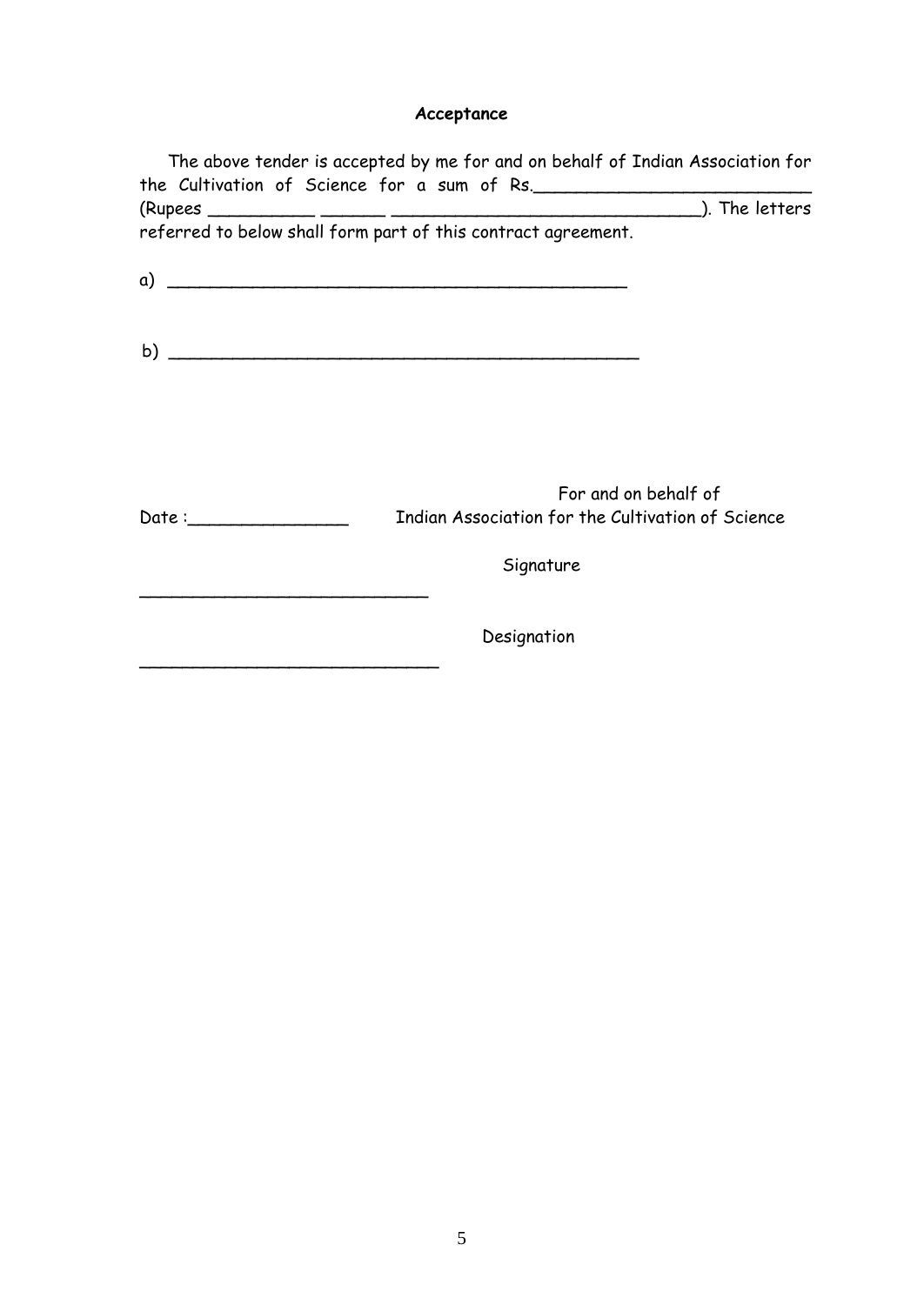# **TECHNICAL SPECIFICATIONS & SPECIAL CONDITIONS OF CONTRACT FOR ELECTRICAL WORKS**

# **CHAPTER 1**

#### **SPECIAL CONDITIONS OF CONTRACT**

#### **1.1 General**

- 1.1.1 These Special Conditions of Contract supplement the General Instructions. General Conditions of Contract, Bill of Quantities and basic rates and Technical Specifications and tender drawings enclosed thereto, and shall be considered as part of the Tender Papers. Where the provisions of these Special Conditions of Contract are at variance with General Conditions of Contract, the Provisions of these Special Conditions of Contract shall prevail.
- 1.1.2 The several documents forming the tender are to be taken as mutually complementary to one another. Detailed drawings shall be followed in preference to small scale drawings and figured dimensions in preference to scaled dimensions.
- 1.1.3 If there are varying or conflicting provisions in the documents forming part of the contract, the Engineer-In-Charge shall be the deciding authority with regard to the intentions of the provisions and his decision shall be final and binding on the contractor.
- 1.1.4 The Employer reserves the right to exclude any of the Schedule items on reasons of the rates not being reasonable or subsequent change of design for evaluation of tender and deciding the contract during execution or work.
- 1.1.5 The Contractor may be required to carry out any addition or alteration work other than the specified in the schedule of work / bill of quantities as and when required, by the "Employer" within the completion period of the project.

#### **1.2 Scope of Work**

- 1.2.1 The works to be governed by this contract shall cover delivery and transportation upto destination, safe custody at site, insurance, erection, testing and commissioning of the entire Electrical works.
- 1.2.2 The works to be under taken by the contractor will interalia include the following:
	- i) Preparation of detailed "AS BUILT" drawings of electrical wiring installation, cable laying, erection/fixing of switchgear etc.
	- ii) Pre-commissioning tests as per relevant standard specifications, code of practice, Acts and Rules.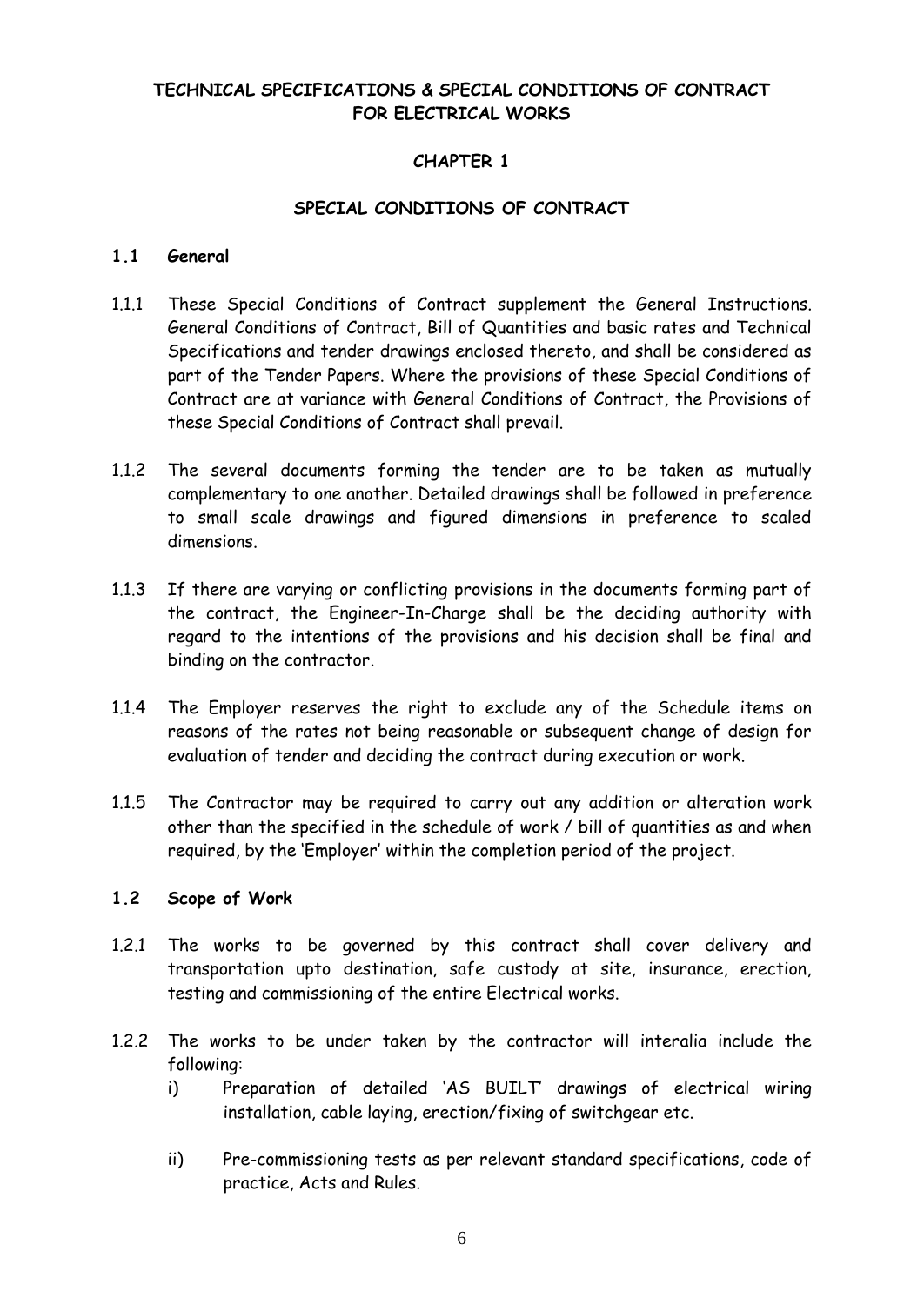- iii) Warranty obligation for Circuit Breaker, CT, Cables, Capacitor etc to be supplied by the Contractor.
- iv) All other earthwork and masonry works required to be done in connection with the electrical works.

## **1.3 Execution of work**

- 1.3.1 All the works to be carried out as per the approved drawing and direction of the Engineer- In-Charge.
- 1.3.2 Water & Power supply: It will be provided by IACS free of cost for the beneficial use of IACS only. However, the contractor shall have to arrange for utilizing the same at their cost and risk.

## **1.4 Period of Completion**

- 1.4.1 Time is the essence of contract. Therefore, timely completion of project is very important. Normally no extension of time will be given. However, on account of delay if any, for the reason beyond the control of the contractor, necessary time extension may be granted if applied for by the contractor prior to the expiry of schedule time of completion.
- *1.4.2* No price variations shall be admissible on the contract rate for any item during the entire period of contract including extension periods. *The Contractor shall not have any claim whatsoever in this regard except statutory variation of duties and Taxes imposed by Govt. of India/State Govt subsequent to the offer submitted by the contractor.*

# **1.5 Quality of materials and works**

All the materials to be used in the execution of the contract shall be of the approved quality and of the class most suited for the purpose specified. The work shall also conform to the following Acts, Rules and Orders:

- i) Indian Factories Act
- ii) Indian Electricity
- iii) National Building Code
- iv) National Electrical Code
- v) Indian Standard Specifications
- 1.5.1 All erection work shall be of the best workmanship & quality to the entire satisfaction of the Employer. The Contractor shall ensure that the equipment and services under the scope of this contract whether manufactured or performed within the Contractor's premises or at his subordinate's premises or at the work site or at any other place are strictly in accordance with the provisions of this contract. For this purpose, if necessary the Contractor shall adopt necessary quality assurance programme to control such activities at all stages.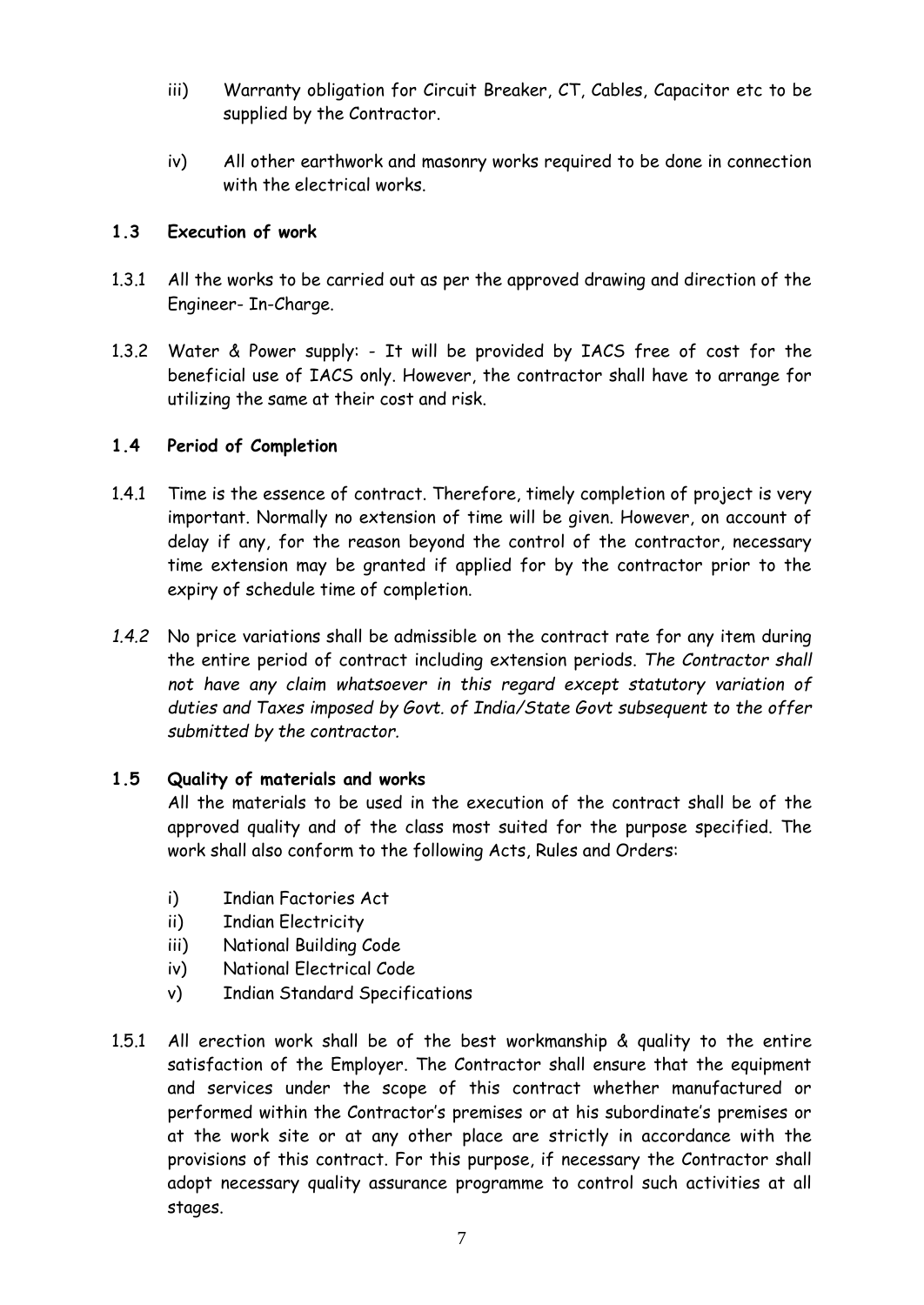## **1.6 Electrical License**

1.6.1 The work shall be carried out only by a Contractor holding a valid license issued by the State Government for carrying out the installation work of a voltage classes involved, under the direct supervision of the persons holding valid certificates issued or recognized by the State Government. The tenderer should furnish with his tender the particulars of the license with validity period held by him. The successful tenderer shall furnish the names and particulars of certificates of competency of supervisors and workmen to be engaged for carrying out this work.

#### **1.6.2 The contractor shall not be allowed to engage sub-contractor directly or indirectly unless it is officially permitted by IACS.**

## **1.7 Inspection**

- 1.7.1 The Contractor shall provide without any extra cost to the Employer all materials, equipment, tools, labour and maintenance of every kind which the Employer"s Inspecting Engineer may consider necessary for any test and examination to be made at the Contractor's or the Sub-Contractor's (if approved) premises and at site and shall pay all cost attended thereon.
- 1.7.2 All the equipment and materials shall be tested / inspected by the Employer or its authorized Inspecting Engineer and approved before they are installed / used in the execution of the works covered in the contract. If the Contractor uses any equipment / materials without the prior approval of Employer, those are liable to be rejected. The Contractor shall furnish, as and when demanded by the Engineer-in-Charge the T.C. (Test Certificate) and G.C (Guarantee Card) for verification of quality and make of the materials.
- 1.7.3 The Inspecting Engineer or his authorized Representative shall have at all times access to the Contractor"s premises and shall have the power to
	- i) Inspect and examine the materials and workmanship of the work at any time at the site of erection
	- ii) Reject any part of the work submitted by the Contractor as not being in accordance with the contract.
	- iii) Reject the whole of the work including equipment tendered for inspection if after the inspection of such portion as he may, in his discretion think fit he is justified that the same is unsatisfactory.
	- iv) Mark the rejected equipment with a rejection mark so that the same may be easily identified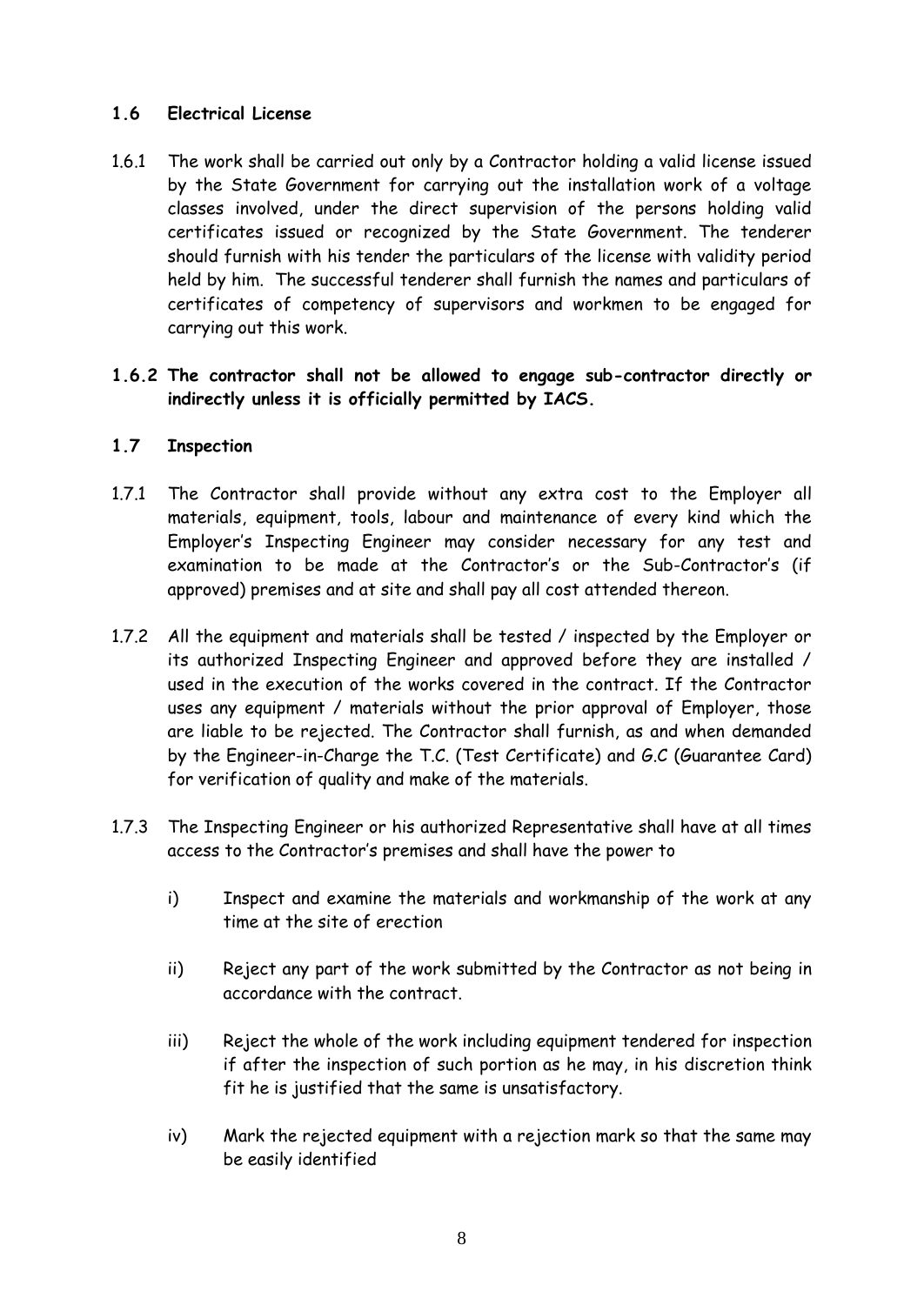- v) Re-inspect at the time of erection at site any equipment both previously inspected and approved by the inspecting Engineer at the Contractor or Sub-contractor's (if approved) premises. Not withstanding any approval given earlier, the Contractor shall make good such rejections made based on such re-inspection at site to the satisfaction of the Engineer.
- vi) The decision of the Inspecting Engineer as regards to the acceptance or rejection of equipment / work shall be final and binding to the Contractor.
- 1.7.4 Consequence of Rejection

On the equipment / assemblies being rejected by the Inspecting Officer of the Employer at destination of the Contractor shall replace such rejected equipment/assemblies of the forthwith but in any event not later than a period of 2 (two) weeks in the case of minor equipment and 4(four) weeks in case of a major equipment from the date of rejection. The Contractor shall bear all the costs of replacement including freight, etc., but without being entitled to any extra time on this account. The decision as to whether the equipment is to be classified as Minor or Major for the purpose of this clause shall be that of an Engineer and is not questionable.

## **1.8 Installation**

**1.8.1** All works connected with and inclusive of installation and erection under this contract shall be done in accordance with the standard and established methods of installation and erection of electrical equipment and shall comply with relevant Indian Electricity Rules, National Electrical Code, BIS Codes of Specifications and Standards. The work shall also be strictly in accordance with the instructions / recommendations of the manufacturers. **The equipment shall be leveled carefully before being fixed finally in position. All fragile and sensitive equipment shall be protected adequately and handled carefully during installation and erection.**

#### **1.9 Commissioning Tests**

1.9.1 As soon as the installations are ready for commissioning, the Contractor shall arrange for all the tests/ inspection as required by the relevant ISS and / or IE Rules and advise the Employer and others concerned. Employer shall depute their Inspecting Officer for witnessing the tests and to carry out inspection independently and also jointly with other concerned agencies where ever necessary and only after the installation passes the required tests and inspection, it should be commissioned / energized. The contractor shall arrange all testing equipments/apparatus/instruments as will be required for conducting the tests without any extra cost.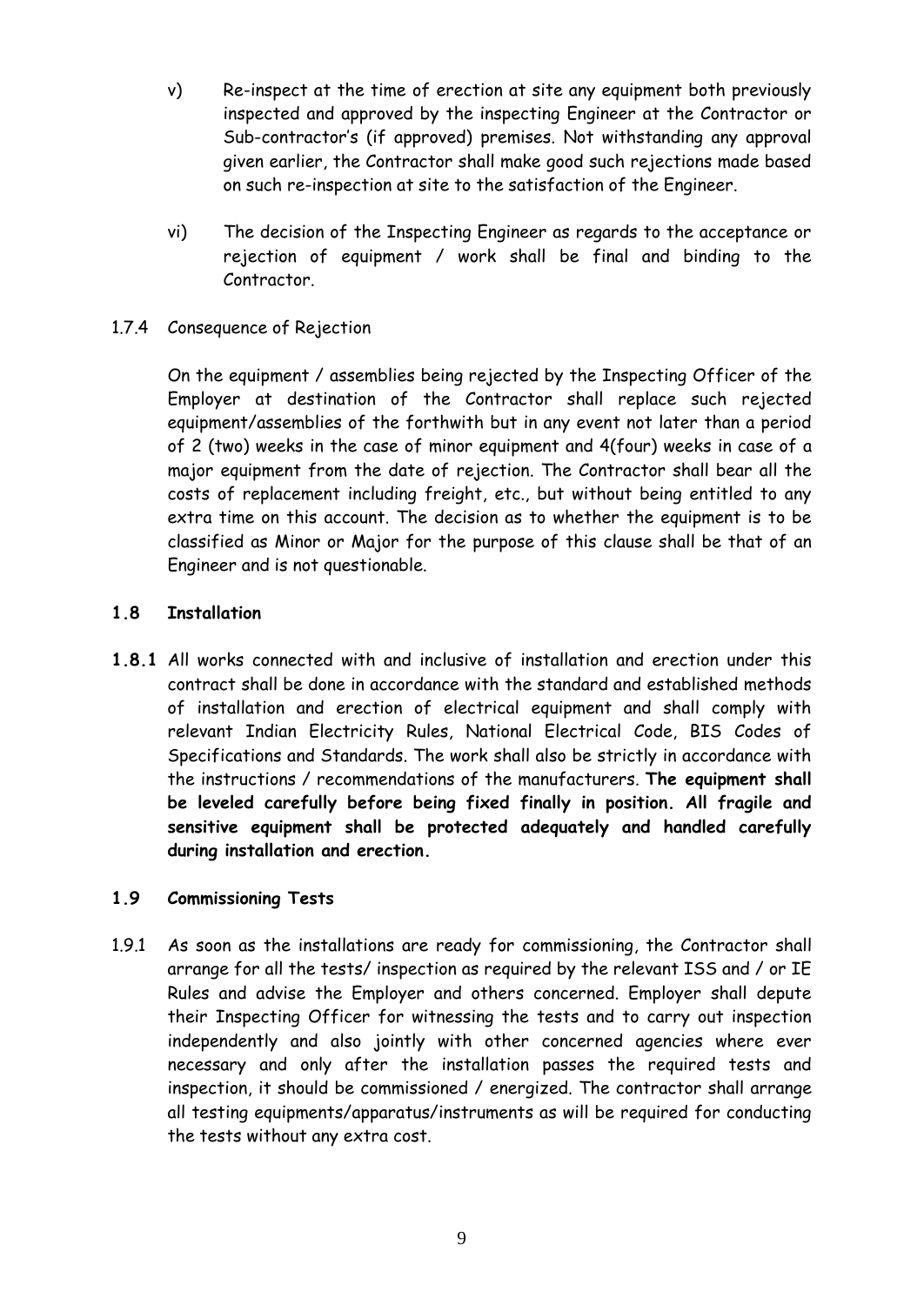- 1.9.2 Visual Inspection shall include checks for satisfactory workmanship, all connections, painting, cleanliness of all fittings etc., and compliance with Indian Electricity Rules.
- 1.9.3 The ammeters, voltmeters and energy meters shall be checked for their calibration, scale, accuracy, etc. for compliance with the specified requirement.
- 1.9.4 (i) Manufacturer"s test Certificates shall be furnished on demand.
	- (ii) Certificates of compliance to routine test shall also be furnished.
	- (iii) Routine tests certificates are required to be submitted.
- 1.9.5 All cables shall be tested at manufacturer"s works in compliance with relevant ISS. All cables and connections after erection shall be tested as required by the employer for :
	- i) Pressure Test
	- ii) Insulation Resistance Test
- 1.9.6 Earth resistant shall be measured separately for each earth electrode and when they are connected together and to the equipment should be recorded.
- **2.0 Warranty: -** The contractor shall stand guarantee that all the equipments and the works executed under this contract shall be free from all defects and faults in materials, design, workmanship and manufacture and shall be acceptable standards for the contracted works and in full conformity to the technical specifications, drawings and other contract stipulations for a period of 12 months from the date of completion of the project or **15** months from the date of supply of materials whichever is earlier.
- **3.0** Completeness of tender: -

All sundry fittings, assemblies, accessories, hardware items, foundation bolds, termination lugs for electrical connections as required, and all other sundry items which are useful and necessary for proper assembly and efficient working of the various component of the work shall be deemed to have been included in the tender whether such items are specifically mentioned in the tender documents or not.

- **4.0** Works to be done by the Contractor: Unless and otherwise mentioned in the tender documents, the following work shall be done by the contractor, and therefore, their cost shall be deemed to be included in their tender cost
	- i) Cutting and making goods all damages caused during installation and restoring the same to their original finish.
	- ii) Sealing of all floor openings provided by him for pipes and cables from fire safety point of view after laying of the same
	- iii) Painting at site of all exposed metal surfaces of the installation other than pre-painted items like switch-gear, transformer etc. damages to finished surfaces of these items while handling and erection shall however be rectified to the satisfaction of the Engineer In-Charge.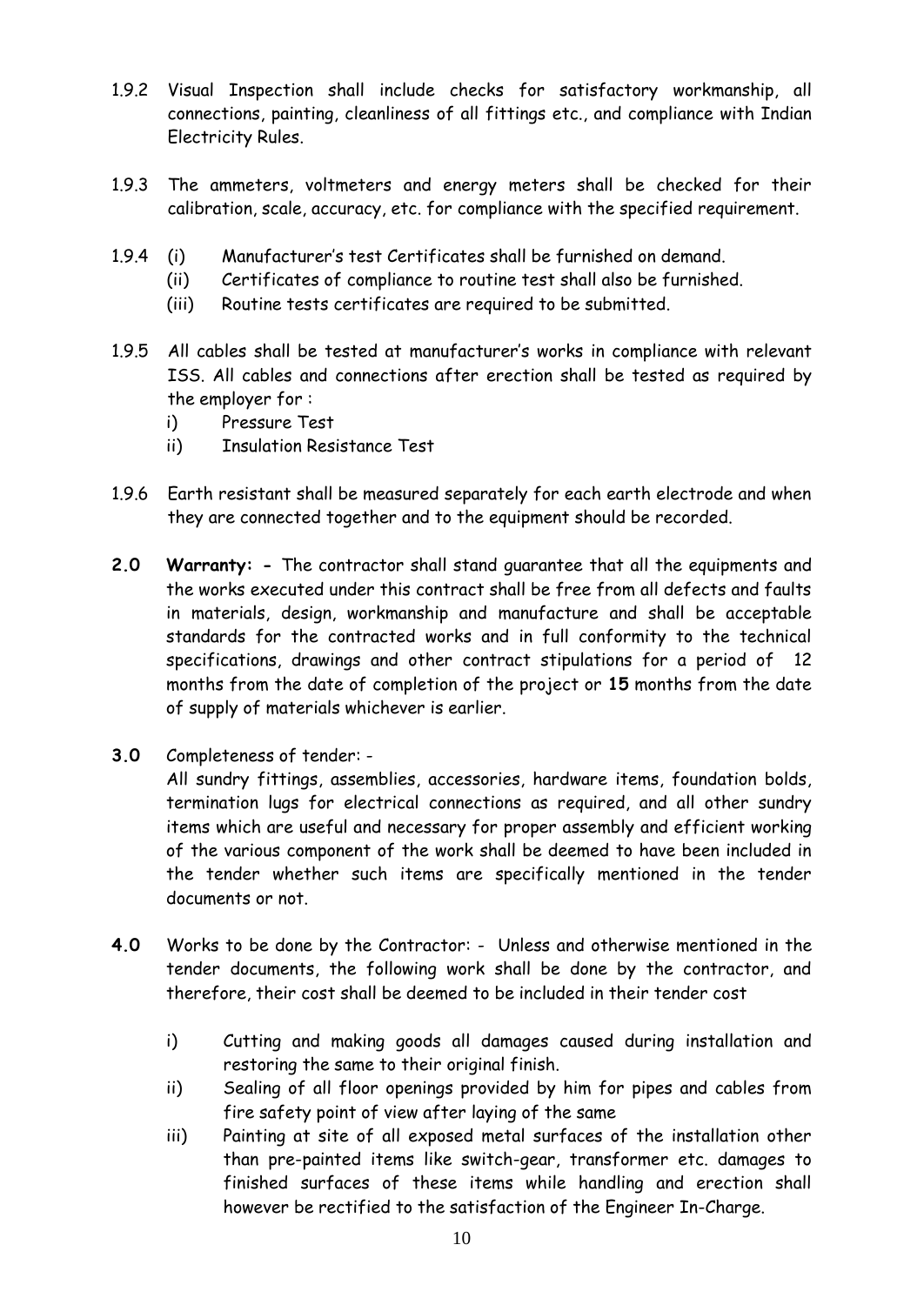**5.0** Tools for handling and erection: - all tools and tackles required for handling of equipments and materials at site of works as well as for their assembly and erection and also necessary testing instruments shall be responsibility of the contractor.

# **6.0 Care of Building:**

Care shall be taken by the Contractor to avoid damage to the building during execution of his part of the work. He shall be responsible for repairing of all damages and restoring the same to their original finish at his cost. He shall also remove at his cost all unwanted and waste materials arising out of his work from the site.

## **7.0 Structural Alterations to Buildings**

- i) No structural member in the building shall be damaged / altered, without prior approval of the competent authority through the Engineer-incharge.
- ii) Structural provisions like openings, cutouts, if any, provided by the department for the work, shall be used. Where these require modifications, or where fresh provisions are required to be made, such contingent works shall be carried out by the Contractor at his cost.
- iii) All such openings in floors provided by the Department shall be closed by the Contractor after installing the cables / conduits / rising mains etc. as the case may be, by any suitable means as approved by the Engineer-incharge without any extra payment.
- iv) All chases required in connection with the electrical works shall be provided and filled by the Contractor at his own cost to the original architectural finish of the buildings.
- **8.0** Any concealed work must be given enough opportunity for inspection by the employer and after clearance of the said work concealment can be done

#### **GENERAL TERMS AND CONDITIONS**

- 1. Submission of a tender/quotation by a tenderer/ quotationer implies that they have inspected and examined the site and its surroundings and satisfied themselves as to the nature of the site, the means of access to the site, the accommodation they may require and in general shall themselves, obtain all necessary information as to risks, contingencies and other circumstances which may influence or affect their tender.
- 2. The tenderer shall be responsible for arranging and maintaining at his own cost all materials, tools and plants, water electricity, access, facilities for workers and all other services required for executing the work unless otherwise specifically provided for in the contract document.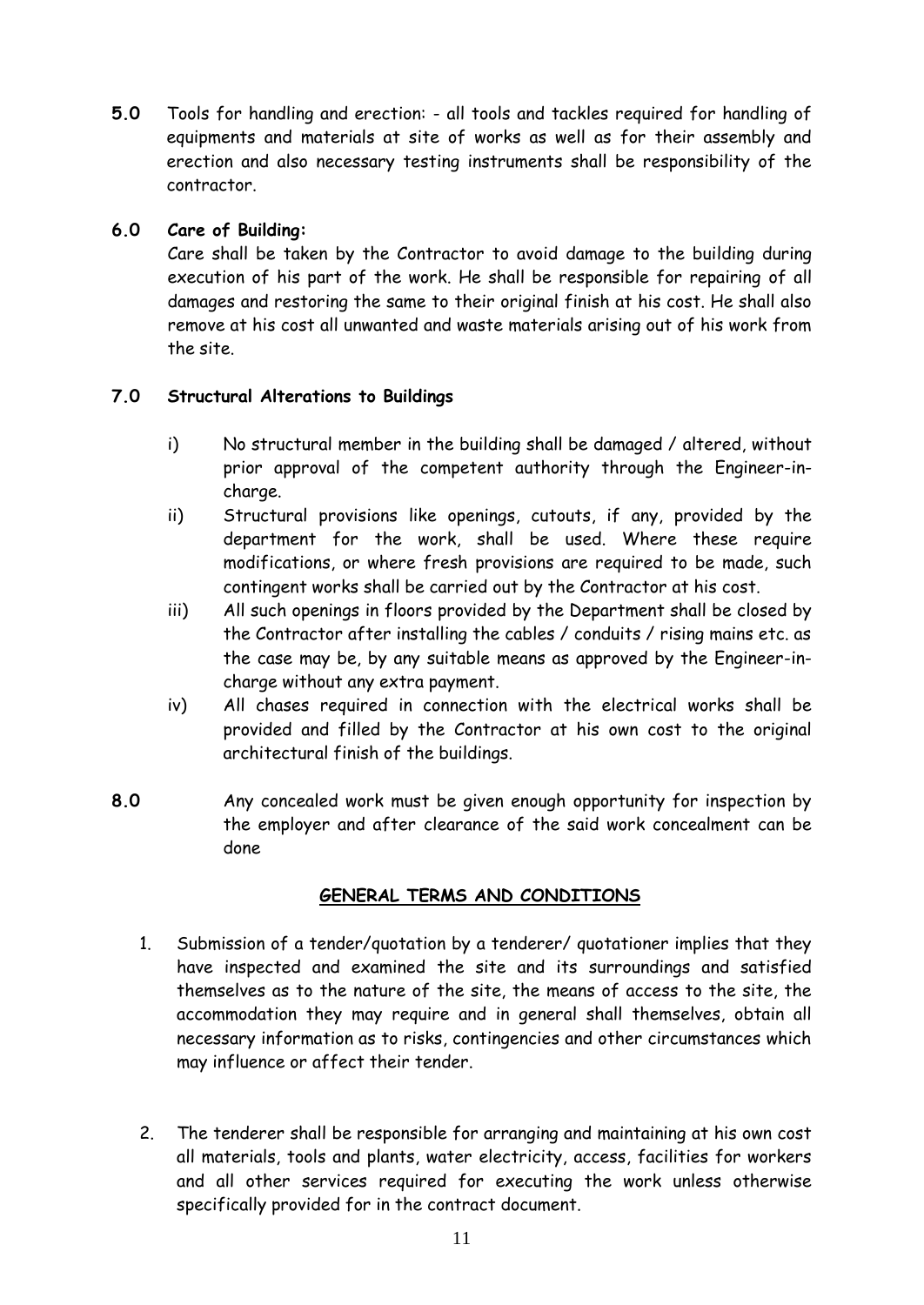- 3. The tender/quotation for the work shall remain open for acceptance for a period of thirty days from the date of opening of tender/quotation. If any tenderer withdraws his tender before the said period or makes any modifications in the terms and conditions of the tender which are not acceptable to IACS, then the IACS shall without prejudice to any other right or remedy be at liberty to forfeit 50% of the said earnest money as aforesaid.
- 4. All conditions/terms listed under "Terms and conditions" are applicable for all tenders/ quotations.
- 5. The successful tenderer /contractor, on acceptance of his tender by the accepting Authority, shall, within 7 days from the stipulated date of start sign this contract/agreement.
- 6. The Director, Indian Association for the Cultivation of Science (IACS) does not bind himself to accept the lowest or any tender and reserves to himself the authority to reject any or all tenders received without the assignment of any reason.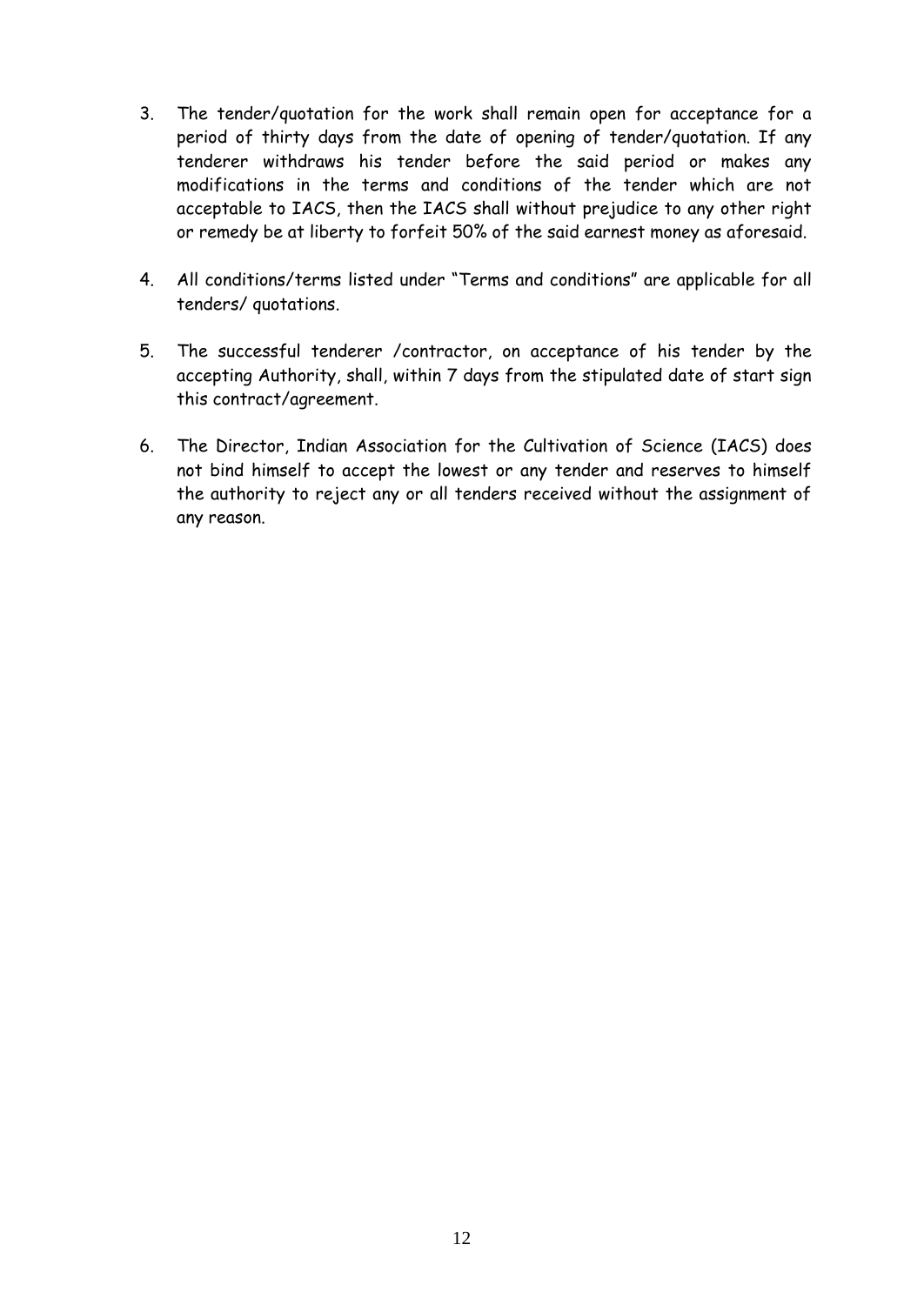# **General Rules and Directions**

- 1. The tenderer shall fill in the rates both in words and figures. The amount against each item is also to be filled in. In case of any discrepancy, the rates quoted by contractor in words shall be taken as correct.
- 2. Sales Tax, purchase tax, turnover tax or any other tax on material in respect of this contract shall be payable by the contractor. IACS will not entertain any claim whatsoever in respect of the same. The quoted rate shall be inclusive of all taxes and duties i.e. cess, surcharge etc. Nothing extra shall be paid in addition to the quoted rate.
- 3. Canvassing whether directly or indirectly in connection with tenders is strictly prohibited and the tender submitted by the contractor who resorts to canvassing will be liable to rejection.
- 4. The contractor whose tender is accepted will be required to furnish by way of Security Deposit for the fulfillment of his contract, an amount equal to 10% of the tendered value of the work. The Security Deposit will be collected by deductions from the running bills and Final bill of the contractor at the rates mentioned above and the earnest money if deposited in cash at the time of tenders will be treated as part of the Security Deposit.
- 5. On acceptance of tender, the name of the accredited representative of the contractor who would be responsible for taking instructions from the Engineer in Charge shall be communicated in writing to the Engineer in Charge.
- 6. All the works shall be carried out as per CPWD specification corrected up to date and Indian Electricity rule. Where CPWD specification is silent Indian standard specifications of B.I.S./ Specification laid down by IACS is to be followed.
- 7. The time allowed for execution of the work or the extended time in accordance with these conditions shall be the essence of the contract. In case of any event causing delay for which the contractor is not responsible, the contractor shall immediately give notice thereof in writing to the Engineer in charge but shall nevertheless make best endeavors to prevent or make good the delay.

The Director, IACS may consider the notice and allow suitable extension of time for completion of work.

- 8. The contractor shall submit "running account bill" and final bill in triplicate supported by detailed measurements and shall provide necessary assistance, Labour and tools for checking the measurement and quality of work.
- 9. The contractor shall execute the whole and every part of the work in the most substantial and workman like manner both as regards materials and otherwise in every respect in accordance with specifications. Unless otherwise given in the Contract documents the specification will mean standard specification of Central Public Works Department corrected up to date, Bureau of Indian Standard Specifications, and/or any other published standard or code.
- 10. The Engineer in Charge shall have the power to make alteration in, omission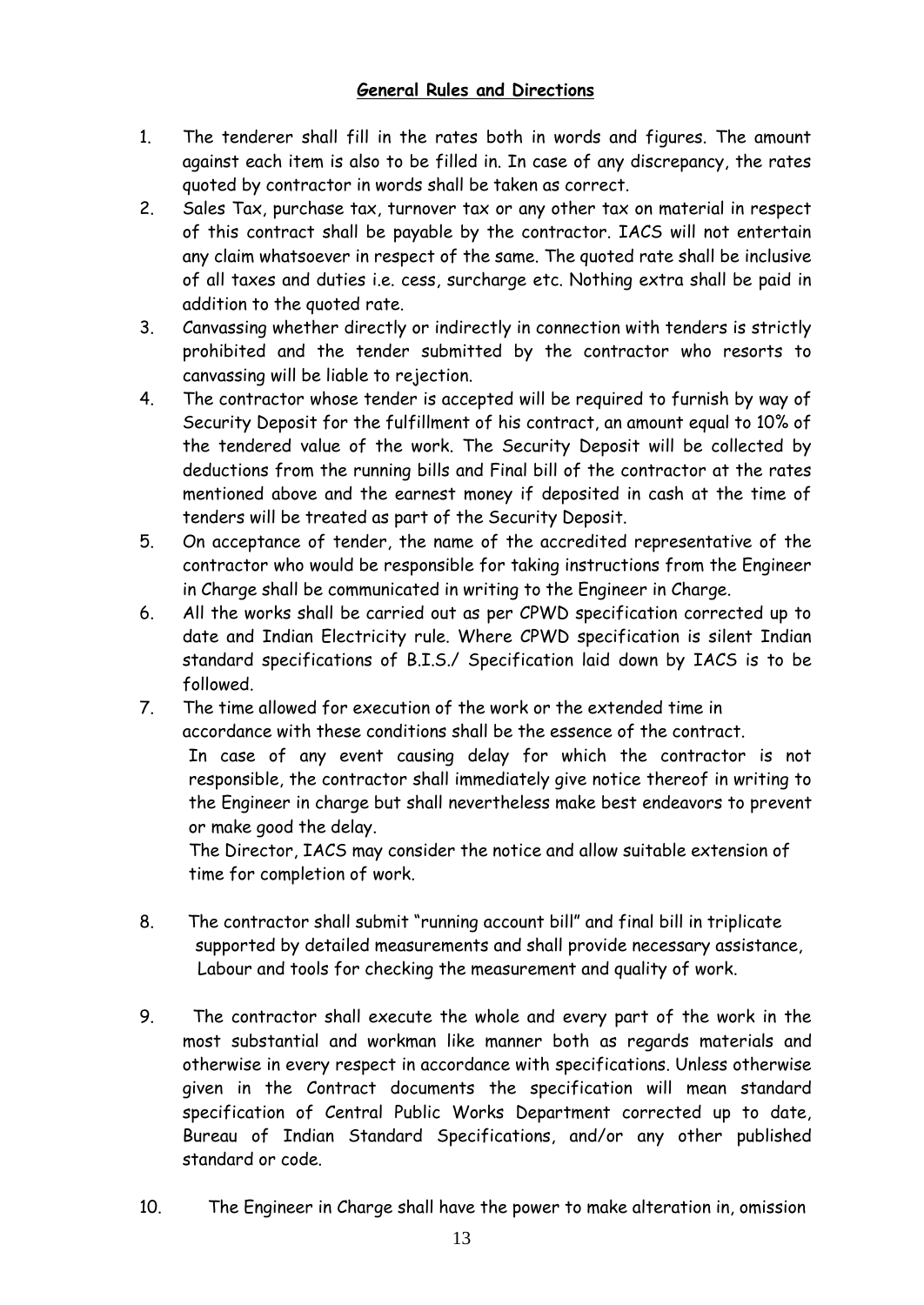from, additions to, or substitutions for the original specifications drawings, design and instructions that may appear to him to be necessary or advisable.

The rates for such altered, additional or substituted work shall be determined by the Engineer in Charge as under.

- (i) Rate entered in the schedule of rates mentioned in the award letter Plus/minus the percentage by which the tendered amount of the works awarded is higher or lower than the corresponding estimated amount.
- (ii) Market rates.
- 11. Deviation limit for individual item, trade and contract as a whole, is 25% (twenty five percent). No claim whatsoever will be entertained in this regard.
- 12. The contractor shall provide all necessary superintendence during execution of work and as along there after as may be necessary for proper fulfilling of the obligations under the contract.
- 13. Security deposit will be refunded to the contractor if no complaint is pending on Record till after 6 (six) months after completion of the work and no labour complaint is pending against the contractor in respect of the work.

 14. The contractor shall pay their workers as per the provisions of Minimum wages Act fixed and notified by the Government from time to time.

 (i) No person below the Age of 14 years shall be employed to act as a workman.

 (ii) First AID Box shall be made available by the contractor at all work sites.

(iii) The contractor shall provide all safety measures to his workmen like working platform, suitable scaffolding, gangways, ladder, helmets, gumboots, gloves safety belts, insurance coverage etc. according to the situation and nature of work.

 (iv) In every case where compensation is to be paid to a workman employed by the contractor, as per provisions of Workmen"s Compensation Act. The contractor shall arrange to pay such compensation in full and IACS will recover the same from the dues and/or security deposit of the contractor and make arrangement to pay the same to the concerned.

15. In case of any dispute arising out of this contract during the progress of the work or after the cancellation, termination, completion or abandonment, the decision of the Director, IACS, shall be final and binding on the contractor.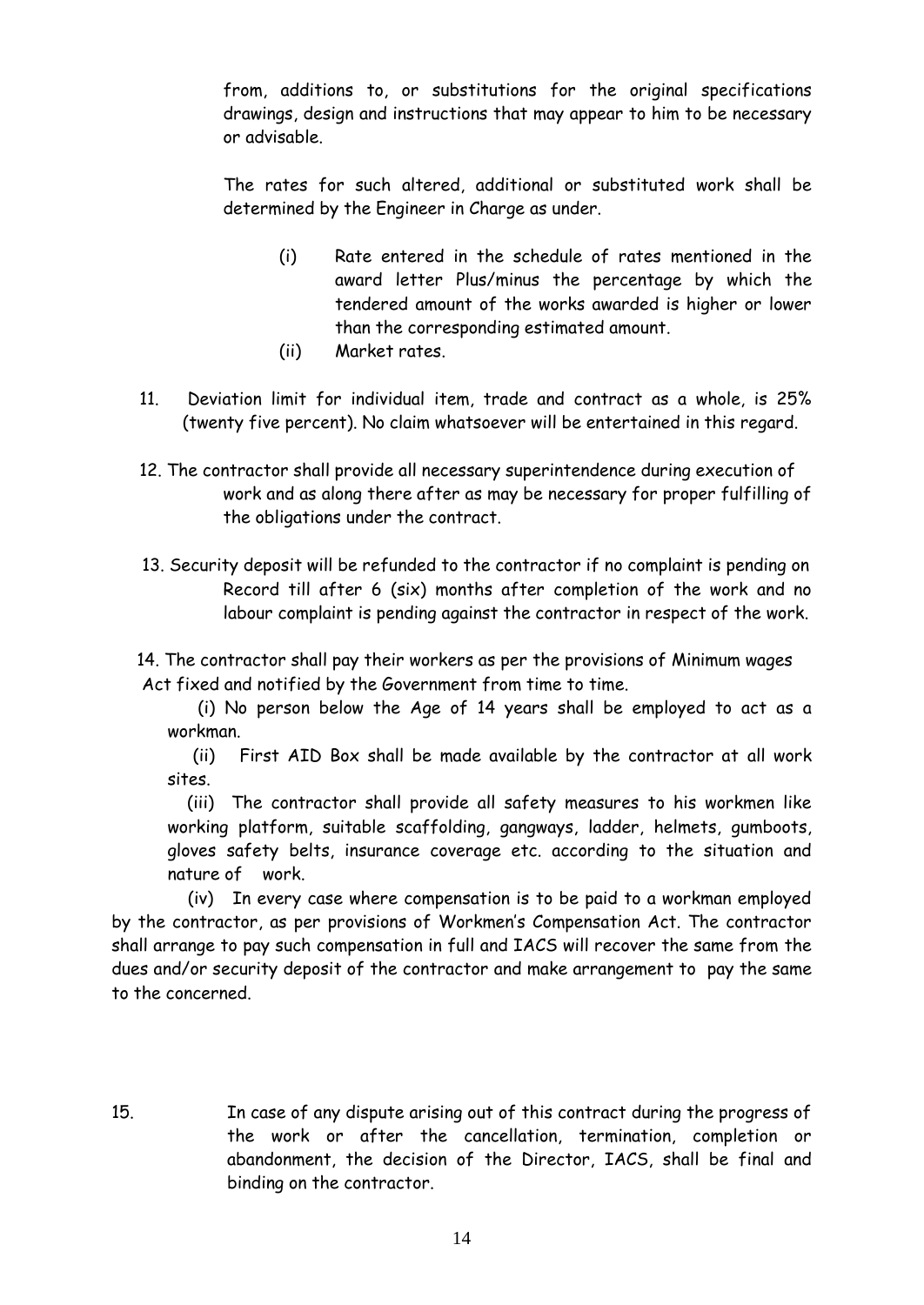It is also a term of the contract that if the contractor does not raise any claim in writing within 90 days from the date of cancellation, termination, completion or abandonment, the claim of the contractor shall be deemed to have been waived and absolutely barred and IACS shall be discharged and released of all its liabilities under the contract in respect of these claims.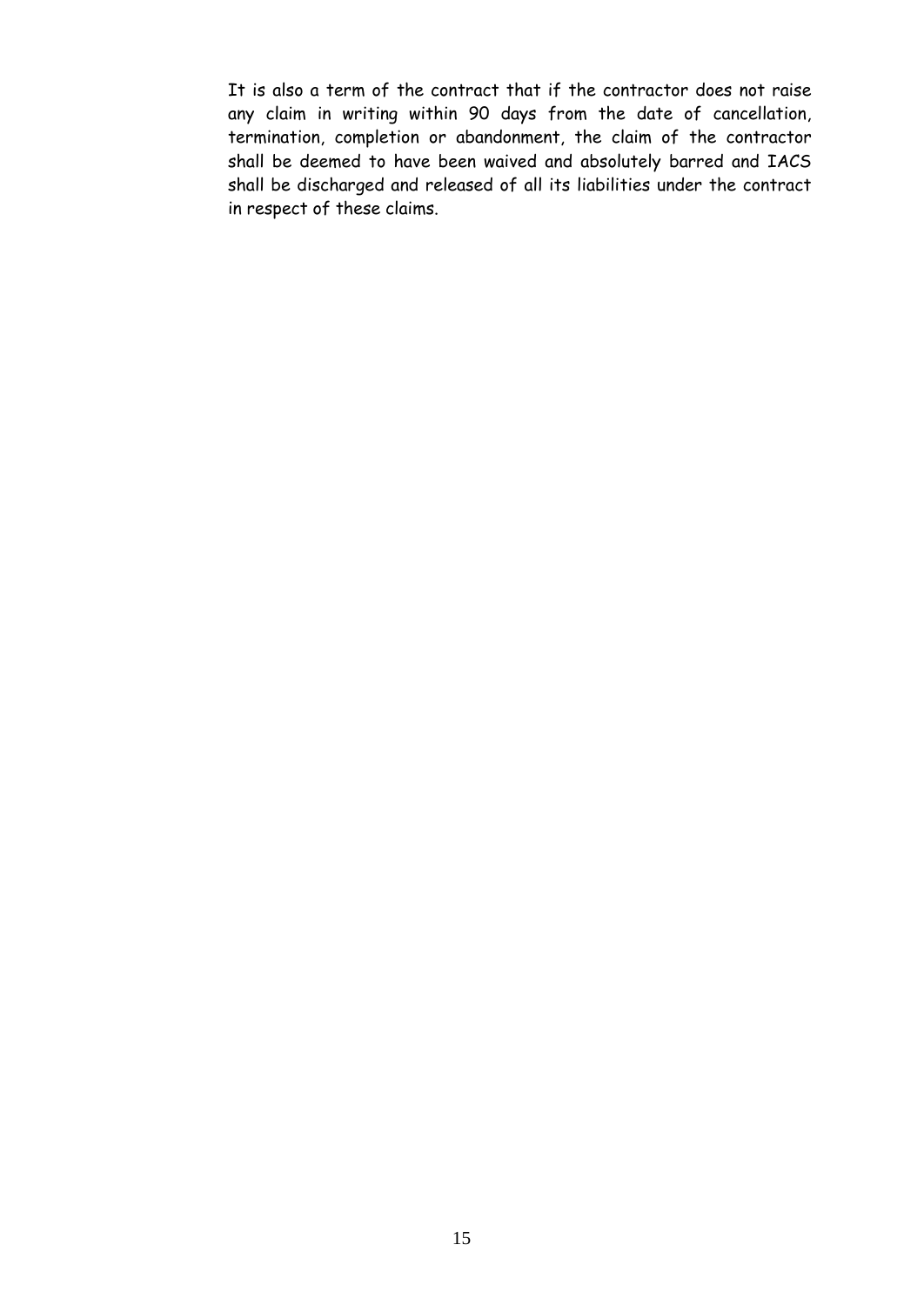#### **CHAPTER 2**

#### **TECHNICAL SPECIFICATION**

#### **1.0 Conformity to IE Act, IE Rules, and Standards:**

- i) All electrical works shall be carried out in accordance with the provisions of Indian Electricity Act, 1910 and Indian Electricity Rules, 1956 amended up to date.
- ii) The works shall also conform to relevant Indian Standard Codes of Practice (COP) for the type of work involved.
- iii) In all electrical installation works, relevant safety codes of practice shall be followed.
- **iv) Unless otherwise specified, the work shall be carried out as per CPWD General Specifications for Electrical Works (Internal & external) as applicable as per the instruction of the Engineer-in-Charge or his authorized representative.**

#### **2.0 Workmanship :**

- i) Good workmanship is an essential requirement to be complied with. The entire work of manufacture / fabrication, assembly and installation shall conform to sound engineering practice involving highly skilled workers.
- ii) The work shall be carried out under the direct supervision of a highly experienced licensed SUPERVISOR, i.e. a person holding a certificate of competency issued by the State Govt. for the type of work involved, employed by the contractor, who shall rectify the defects pointed out by the Engineer-in-charge during the progress of work.

#### **3.0 General requirements and components: -**

- i) Quality of Materials:
	- a) All the materials and equipments supplied by the contractor shall be new. They shall be of such design, size and materials as to satisfactorily function under the rated condition of operation and to withstand the environmental conditions at site.
	- b) All the components shall conform to relevant IS specification wherever existing. Materials with ISI certification marked shall be preferred if not otherwise mentioned the tender.
	- **c)** For items of materials for which makes are approved by the Dept., only such approve makes shall be permitted in the work in accordance to the preference of the Engineer-in-Charge of the employer.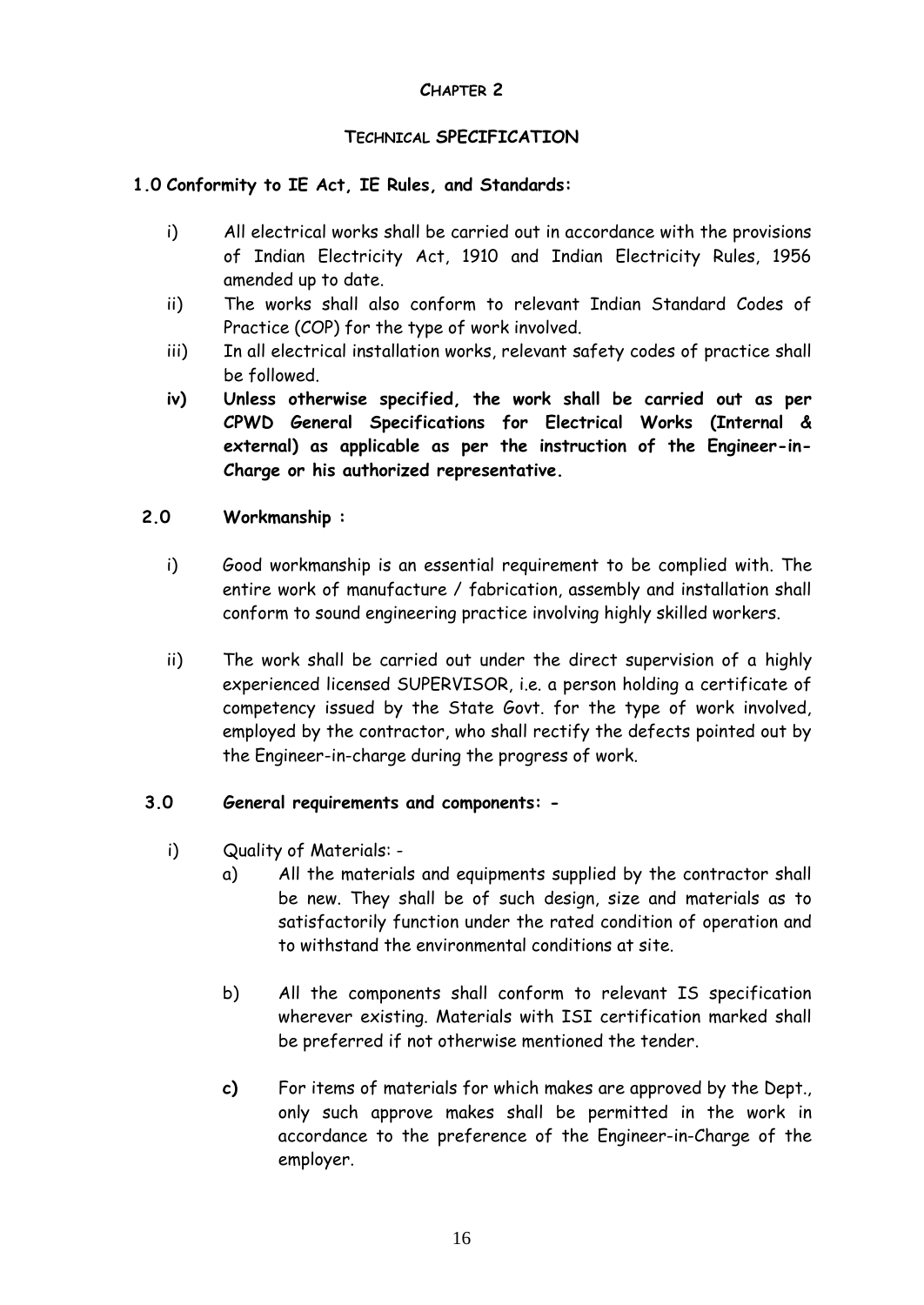d) **Commissioning on completion:** Before the workman leaves the work finally, the contractor must be sure that the installation is ready for commissioning after due testing.

# **4.0 Completion plan and completion certificate**

- i) For all the works, completion certificate after completion of work as given in "**Appendix-A**" shall be submitted to the Engineer In-Charge.
- ii) "As built" drawing to be submitted along-with Test/completion certificate which is an essential part for consideration of final bill.

# **5.0 Testing & Installation: -**

On completion of installation, the following tests shall be carried out: -

- i) Insulation Resistance Test by appropriate class of Megger
- ii) Earth continuity test
- iii) Earth resistant test by earth Megger.

Testing shall be carried out for the completed installation in presence of the Ein-C or his authorized representative to their satisfaction. All test result shall be recorded and submitted to the Dept. All necessary test instruments for the test shall be arranged by the Contractor if so required by the E-in-C. Calibration certificates may require to be produced on demand by the E-in-C

# **6.0 Testing of Earth Continuity Path**

The earth continuity conductor, including metal conduits and metallic enclosures of cables in all cases, shall be tested for electric continuity. The electrical resistance of the same along-with the earthing lead, but excluding any added resistance, or earth leakage circuit breaker, measured from the connection with the earth electrode to any point in the earth continuity conductor in the completed installation shall not exceed one ohm.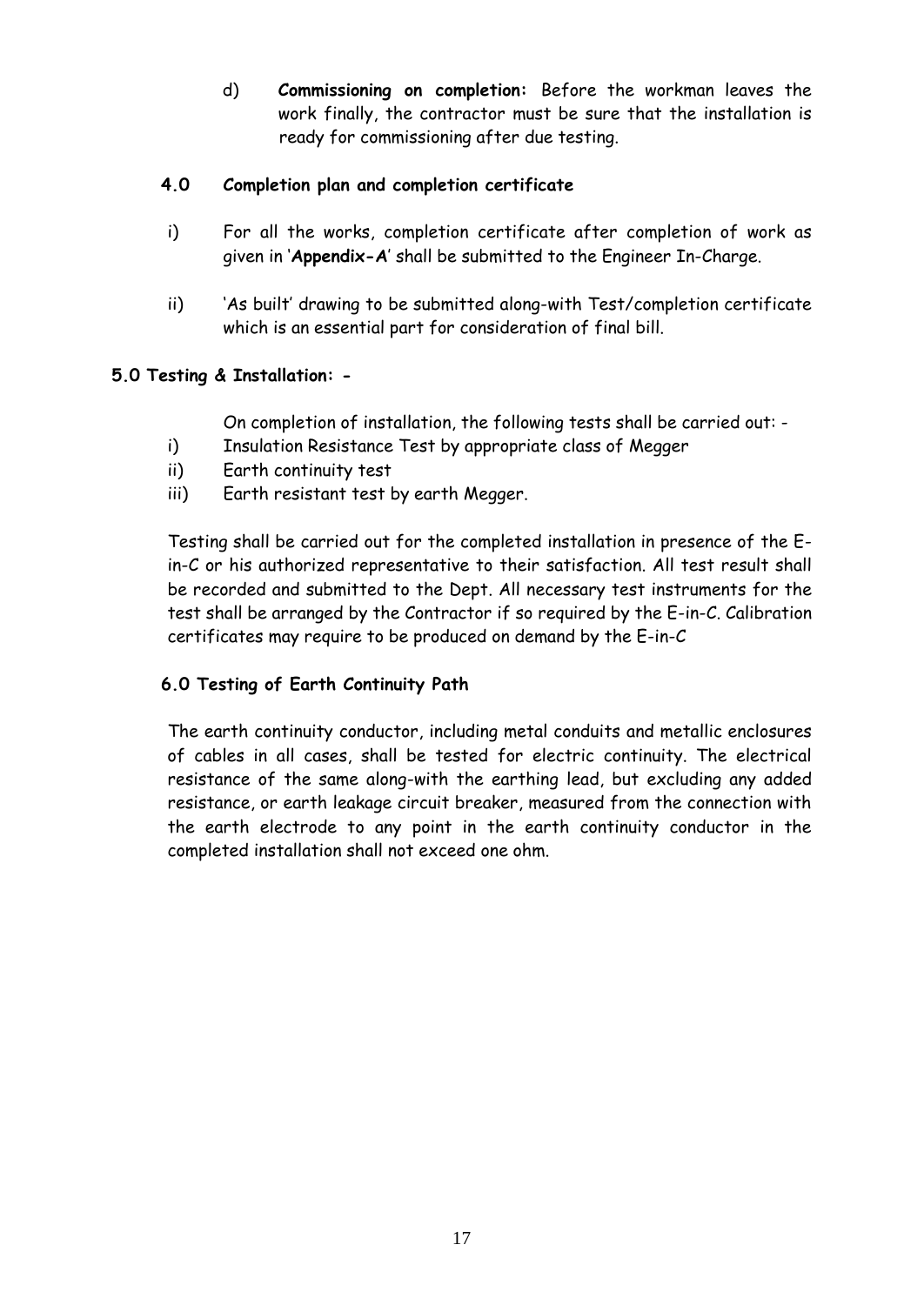# **Appendix A**

# **Form of Completion Certificate**

I/We certify that the installation detailed below has been done by me/us and tested and that to the best of my/our knowledge belief it complies with the Indian Electricity Rules, 1956.

- 1. Particulars of work:
	- a) Internal Electrical Installation

|             |                                                                   |                                                                                           | No. | <b>Total Load</b> | Type or system<br>of wiring |
|-------------|-------------------------------------------------------------------|-------------------------------------------------------------------------------------------|-----|-------------------|-----------------------------|
| i)<br>ii) - | Light point<br>Socket point<br>a) 5pin 5 Amp.<br>b) 6 pin 15 Amp. |                                                                                           |     |                   |                             |
|             | b) Others                                                         |                                                                                           |     |                   |                             |
| 2.          | Earthing: -<br>i)<br>ii)<br>iii)                                  | Description of earthing electrode<br>Number of earth electrode<br>Size of main earth lead |     |                   |                             |
| 3.          |                                                                   | Test results:                                                                             |     |                   |                             |
|             | a)                                                                | <b>Insulation resistance</b>                                                              |     |                   |                             |
|             | i)                                                                | Insulation resistance of the whole<br>system of conductors to earth                       |     |                   | M <sub>2</sub>              |
|             | ii)                                                               | Insulation between the phase conductor and neutral                                        |     |                   |                             |
|             |                                                                   | Between Phase R and neutral                                                               |     |                   | MΩ                          |
|             |                                                                   | Between Phase Y and neutral                                                               |     |                   | M <sub>2</sub>              |
|             |                                                                   | Between Phase B and neutral                                                               |     |                   | MΩ                          |
|             | iii)                                                              | Insulation resistance between the phase conductors in case of polyphase<br>supply.        |     |                   |                             |
|             |                                                                   | Between Phase R and Phase Y                                                               |     |                   | MΩ                          |

| Between Phase R and Phase Y | MΩ.       |  |
|-----------------------------|-----------|--|
| Between Phase Y and Phase B | $M\Omega$ |  |
| Between Phase B and Phase R | $M\Omega$ |  |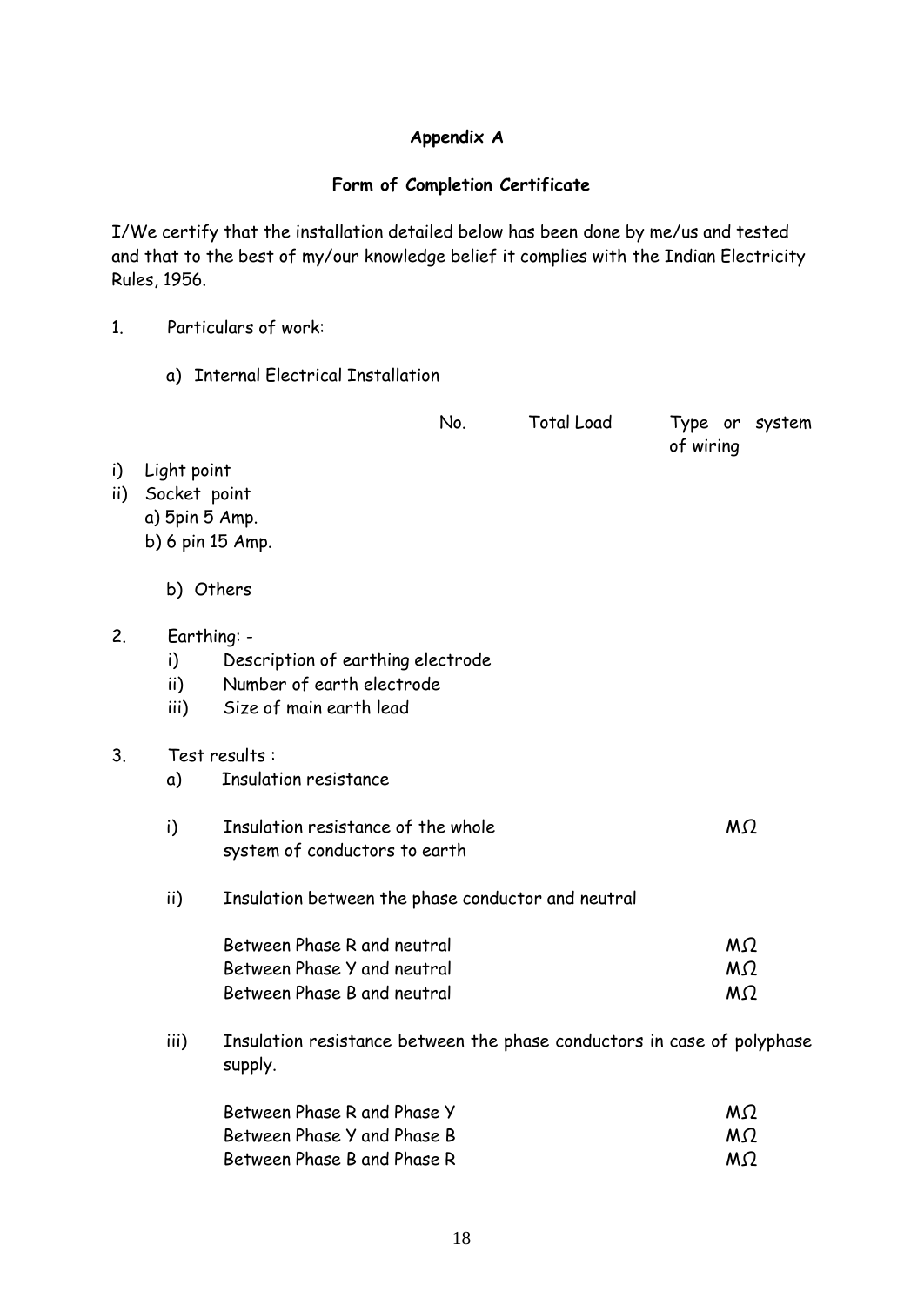b) Earth continuity test- Maximum resistance between any point of the earth continuity conductor including metal conduits and main earthing leads Ohm

c) Earth Electrode Resistance Resistance of each earth electrode i)……………..Ohm ii)…………….Ohm iii)……………Ohm iv)……………Ohm

Signature and name of Signature and Name of the the Supervisor along with Contractor along with License license no., SCC Part nos. & validity humber & validity